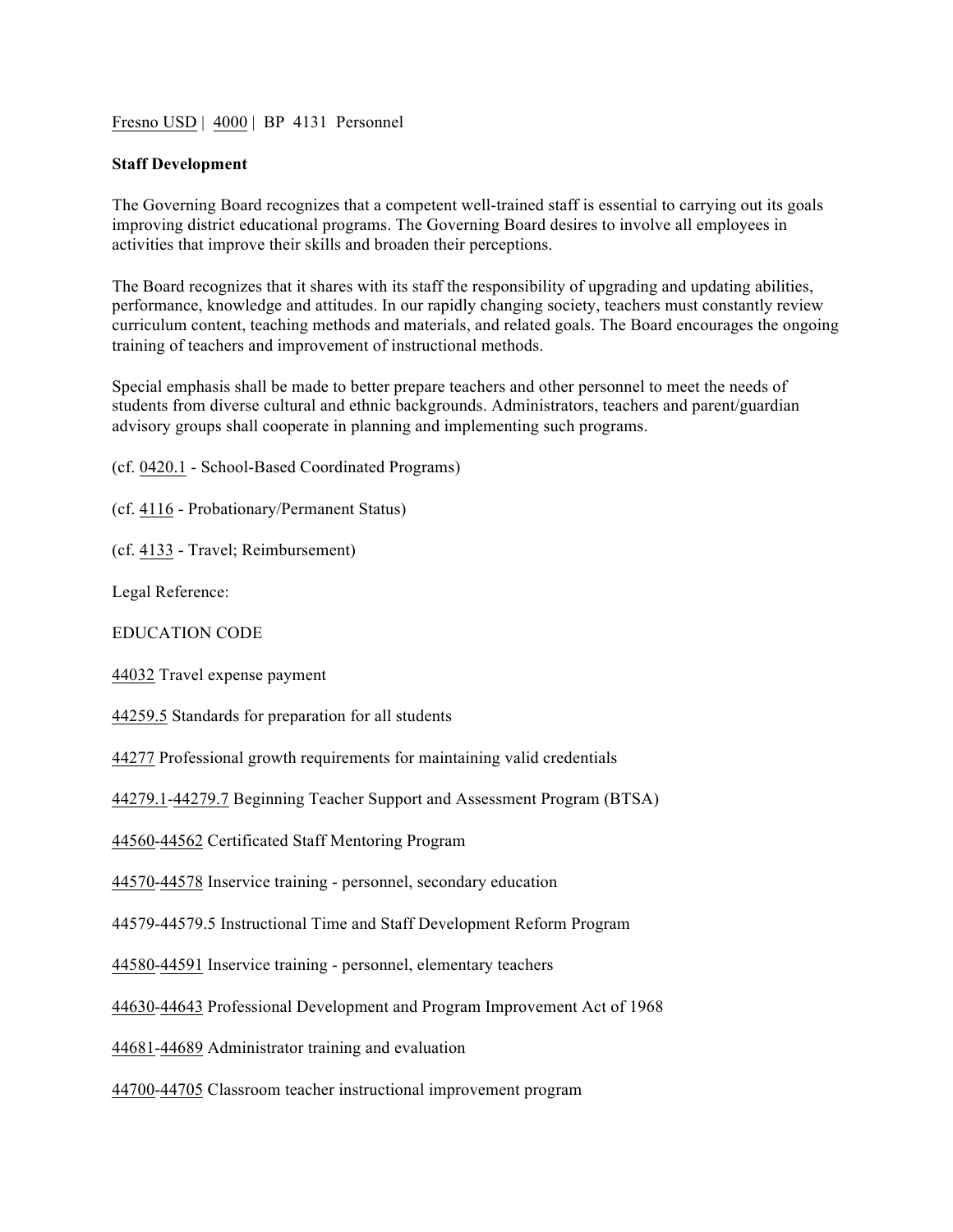44755-44759.7 Inservice training in reading instruction, grades K-3 and 4-8 48980 Notification of parents/guardians: schedule of minimum days 51210 Courses of study for grades 1-6 51220 Courses of study for grades 7-12 51226.3 Legislative intent for staff development on the Great Irish Famine 52800-52870 School-Based Program Coordination Act 54720-54734 School-Based Pupil Motivation and Maintenance Program 56240-56245 Staff development; service to persons with disabilities GOVERNMENT CODE 3543.2 Scope of representation of employee organization CODE OF REGULATIONS, TITLE 5

6000-6002 Instructional time and staff development reform program

13025-13044 Professional development and program improvement programs

UNITED STATES CODE, TITLE 20

6101-6251 School-to-Work Opportunities Act of 1994

6601-6702 Dwight D. Eisenhower Professional Development Program

PUBLIC EMPLOYMENT RELATIONS BOARD DECISIONS

San Mateo City School District, (1984) PERB Dec. No. 375, 8 PERC 15021

Jefferson School Districts, (1980) PERB Dec. No. 133, 4 PERC 11117

Management Resources:

## CTC PUBLICATIONS

California Standards for the Teaching Profession: A Description of Professional Practice for California Teachers, 1997

## LABOR LAW REPORTER

Public Sector Labor Relations, Matthew Bender & Co., Inc. Rel. 2-5/91, Pub. 176, Section 11.05[14]